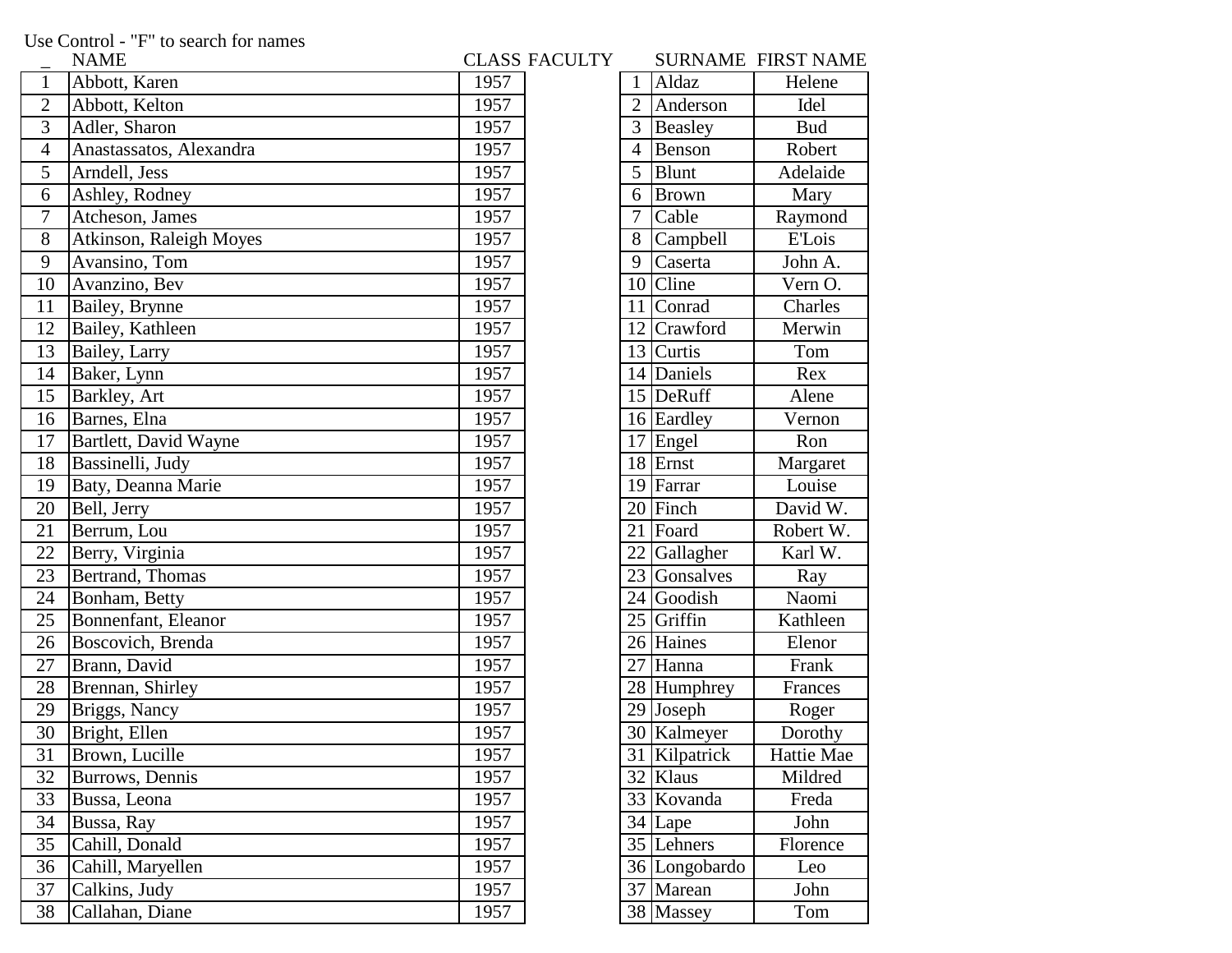| 39 | Callis, Gary             | 1957 |    | 39 McComas   | Hazel          |
|----|--------------------------|------|----|--------------|----------------|
| 40 | Campbell, Paul Arthur    | 1957 |    | 40 McNally   | Frank          |
| 41 | Cantlon, William Vernon  | 1957 | 41 | McNaught     | Bernice        |
| 42 | Cardon, Marietta         | 1957 | 42 | Meier        | Raymond        |
| 43 | Carlson, Janet           | 1957 |    | 43 Menu      | Joanne         |
| 44 | Casey, Mitchell T.       | 1957 | 44 | Mikkelson    | <b>Barbara</b> |
| 45 | Cavallera, Joan Frances  | 1957 |    | 45 Miller    | Frederick      |
| 46 | Cerfoglio, Joyce         | 1957 |    | 46 Morby     | Andrew         |
| 47 | Chaffin, Pat             | 1957 |    | 47 Morgan    | Bud O.J.       |
| 48 | Christensen, Suzan       | 1957 |    | 48 Munson    | <b>Bert</b>    |
| 49 | Clark, Tom               | 1957 |    | 49 Murphy    | Dr. Millard    |
| 50 | Clay, Mike               | 1957 |    | $50$ Pico    | Alfred         |
| 51 | Clayton, Cecilia Ann     | 1957 | 51 | Robb         | John           |
| 52 | Clements, Charles        | 1957 |    | 52 Rosaschi  | Andrew         |
| 53 | Cluff, Larry             | 1957 |    | 53 Rosenberg | Earl           |
| 54 | Conklin, John            | 1957 |    | $54$ Roth    | Marvin         |
| 55 | Conn, Ron                | 1957 |    | 55 Russel    | Stewart        |
| 56 | Conte, Raymond           | 1957 |    | 56 Singleton | Beulah         |
| 57 | Cook, Dorthiann          | 1957 |    | 57 Slotto    | Ivan           |
| 58 | Cook, Gordon             | 1957 |    | 58 Smith     | Donald         |
| 59 | Cooper, Norman           | 1957 | 59 | Stauts       | Alice          |
| 60 | Cox, Doug                | 1957 |    | 60 Steffens  | Herbert        |
| 61 | Craigmiles, Chuck        | 1957 | 61 | Stern        | Anna Maud      |
| 62 | Crossley, Gerald William | 1957 | 62 | Tellaisha    | John           |
| 63 | Crow, Sylvia Ann         | 1957 | 63 | <b>Titus</b> | Margery        |
| 64 | Crowder, Carol           | 1957 | 64 | Trabert      | Marion         |
| 65 | Crown, George            | 1957 |    | 65 Trachok   | Richard        |
| 66 | Culp, Max                | 1957 | 66 | Trout        | Lloyd          |
| 67 | Cutlip, Mary             | 1957 | 67 | Watt         | Margaret       |
| 68 | Daniel, Bill             | 1957 |    | 68 Wheeler   | Sessions       |
| 69 | Darrah, Paul             | 1957 |    | 69 Wheeler   | Nevada         |
| 70 | Davies, Sybil            | 1957 |    | 70 Woods     | Richard        |
| 71 | Dawson, Al               | 1957 | 71 | Wooster      | Earl           |
| 72 | Dawson, John Patrick     | 1957 | 72 | Yori         | George         |
| 73 | Dedmon, Illia Jean       | 1957 |    | 73 Zeni      | Anthony        |
| 74 | Delucchi, Mary Louise    | 1957 |    |              |                |
| 75 | Dennis, Pat              | 1957 |    |              |                |
| 76 | Dermody, Duane           | 1957 |    |              |                |
| 77 | Dianda, Norman L.        | 1957 |    |              |                |
| 78 | Dickens, David           | 1957 |    |              |                |

|                 | 39 McComas                | Hazel          |
|-----------------|---------------------------|----------------|
| 40 <sup>1</sup> | McNally                   | Frank          |
|                 | 41 McNaught               | Bernice        |
|                 | 42 Meier                  | Raymond        |
|                 | $\overline{43}$ Menu      | Joanne         |
|                 | 44 Mikkelson              | <b>Barbara</b> |
|                 | 45 Miller                 | Frederick      |
|                 | 46 Morby                  | Andrew         |
|                 | $\overline{47}$ Morgan    | Bud O.J.       |
|                 | 48 Munson                 | <b>Bert</b>    |
|                 | 49 Murphy                 | Dr. Millard    |
|                 | $50$ Pico                 | Alfred         |
|                 | $51$ Robb                 | John           |
|                 | 52 Rosaschi               | Andrew         |
|                 | 53 Rosenberg              | Earl           |
|                 | 54 Roth                   | Marvin         |
|                 | 55 Russel                 | <b>Stewart</b> |
|                 | $\overline{56}$ Singleton | Beulah         |
| $\overline{57}$ | Slotto                    | Ivan           |
|                 | 58 Smith                  | Donald         |
|                 | 59 Stauts                 | Alice          |
|                 | 60 Steffens               | Herbert        |
|                 | 61 Stern                  | Anna Maud      |
|                 | 62 Tellaisha              | John           |
| 63              | Titus                     | Margery        |
| $6\overline{4}$ | Trabert                   | Marion         |
| 65              | Trachok                   | Richard        |
| 66              | Trout                     | Lloyd          |
|                 | 67   Watt                 | Margaret       |
|                 | 68 Wheeler                | Sessions       |
|                 | 69 Wheeler                | Nevada         |
|                 | 70 Woods                  | Richard        |
| $\overline{71}$ | Wooster                   | Earl           |
| $\overline{72}$ | Yori                      | George         |
| $\overline{73}$ | Zeni                      | Anthony        |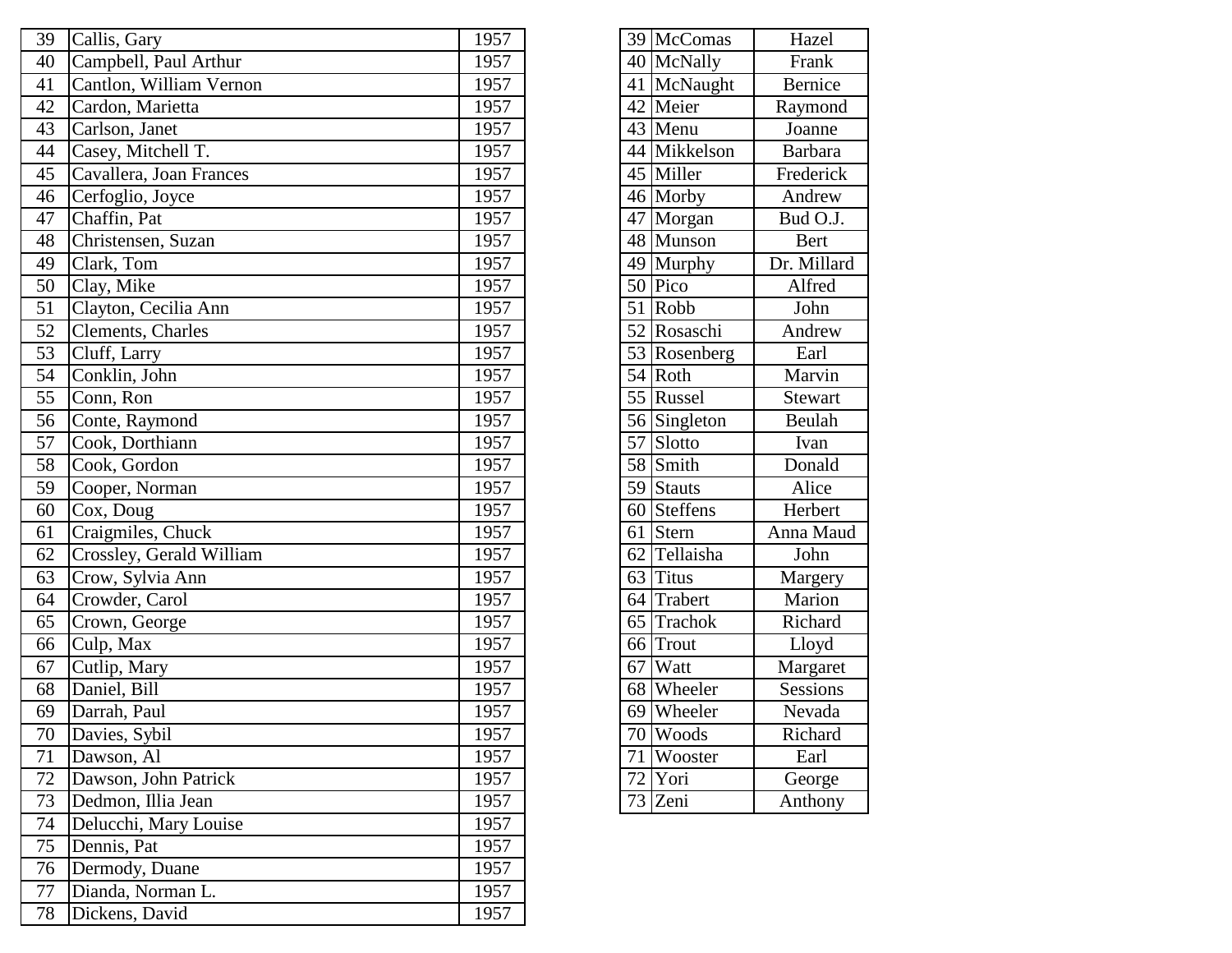| 79  | Dolbier, Del           | 1957 |
|-----|------------------------|------|
| 80  | Donovan, Jerome M.     | 1957 |
| 81  | Dougherty, Gayle R.    | 1957 |
| 82  | Dover, Gayle           | 1957 |
| 83  | Drake, Beverley        | 1957 |
| 84  | Dugger, Fred           | 1957 |
| 85  | Dunkin, Nelda          | 1957 |
| 86  | Duras, Charles         | 1957 |
| 87  | Eddelman, Margaret     | 1957 |
| 88  | Edmondson, Lee         | 1957 |
| 89  | Edwards, Gregory       | 1957 |
| 90  | Edwards, Nancy         | 1957 |
| 91  | Ehlers, Marcia         | 1957 |
| 92  | Eickbush, Mary         | 1957 |
| 93  | Emmertson, Lee         | 1957 |
| 94  | Evans, Sally Ann       | 1957 |
| 95  | Fahrenkopf, Frank      | 1957 |
| 96  | Fallini, Virginia      | 1957 |
| 97  | Farros, Louise Barbara | 1957 |
| 98  | Ferrari, Marvin        | 1957 |
| 99  | Ferretto, Louis E.     | 1957 |
| 100 | Fierce, Gayle          | 1957 |
| 101 | Fiori, Don             | 1957 |
| 102 | Fogarty, Thomas        | 1957 |
| 103 | Ford, Duane            | 1957 |
| 104 | Fordham, Pat           | 1957 |
| 105 | Foster, Seth           | 1957 |
| 106 | Fox, Brook             | 1957 |
| 107 | Fuhrman, Gail          | 1957 |
| 108 | Fuller, John           | 1957 |
| 109 | Gadda, Kay             | 1957 |
| 110 | Gandee, Judy           | 1957 |
| 111 | Gardella, William      | 1957 |
| 112 | Gardner, Joann         | 1957 |
| 113 | Gardner, Joyce         | 1957 |
| 114 | Garfinkle, Rochelle    | 1957 |
| 115 | Gaul, Jim              | 1957 |
| 116 | Gearing, Joyce         | 1957 |
| 117 | Gillespie, Paul Allen  | 1957 |
| 118 | Goescgl, Dan           | 1957 |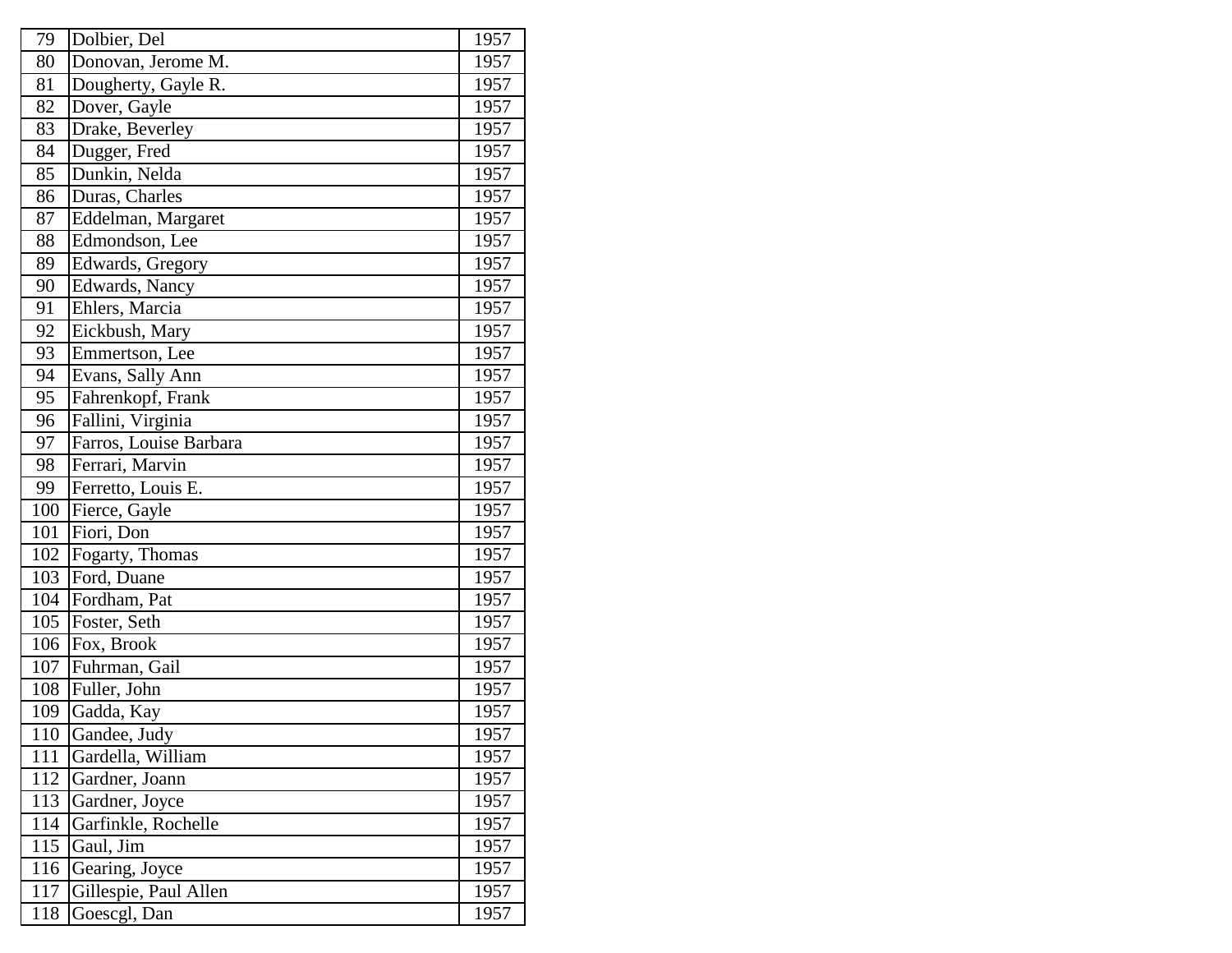| 119 | Grant, Douglas            | 1957              |
|-----|---------------------------|-------------------|
| 120 | Grant, Gary               | 1957              |
| 121 | Grassini, Margaret C.     | 1957              |
| 122 | Greenfield, Don           | 1957              |
| 123 | Grellman, Jack            | 1957              |
| 124 | Hackstaff, Whit           | 1957              |
| 125 | Haines, Bob               | 1957              |
| 126 | Hale, Sue                 | 1957              |
| 127 | Harker, Jack              | 1957              |
| 128 | Harper, John              | 1957              |
| 129 | Harper, Norman            | 1957              |
| 130 | Harper, William Lowell    | 1957              |
| 131 | Harrison, Steve           | 1957              |
| 132 | Hart, Susan               | 1957              |
| 133 | Haynes, Barbara           | 1957              |
| 134 | Hebert, R. Phillip        | 1957              |
| 135 | Helm, Lorena              | 1957              |
| 136 | Heskett, Frank            | 1957              |
| 137 | Hess, Juliette            | 1957              |
| 138 | Hesse, John               | 1957              |
| 139 | Higley, Brenda            | 1957              |
| 140 | Hollenback, Patricia Jane | 1957              |
| 141 | Holstine, John D.         | 1957              |
| 142 | Howell, Dorothy           | 1957              |
| 143 | Hunter, John              | 1957              |
| 144 | Huntoon, Greer            | 1957              |
| 145 | Iacometti, Tony           | 1957              |
| 146 | Jackson, Mariann Margaret | 1957              |
| 147 | Janssen, Judy             | 1957              |
| 148 | Jensen, Merrie            | 1957              |
| 149 | Johnston, Ellen           | 1957              |
| 150 | Johnston, William         | 1957              |
| 151 | Jones, Alison             | 1957              |
| 152 | Jones, Nancy              | 1957              |
| 153 | Joseph, Patty             | 1957              |
| 154 | Kane, Carol               | 1957              |
| 155 | Kanwetz, Alex D.          | $\overline{1}957$ |
| 156 | Kearney, Larry            | 1957              |
| 157 | Keiper, Kay               | 1957              |
| 158 | Kelly, Mary               | 1957              |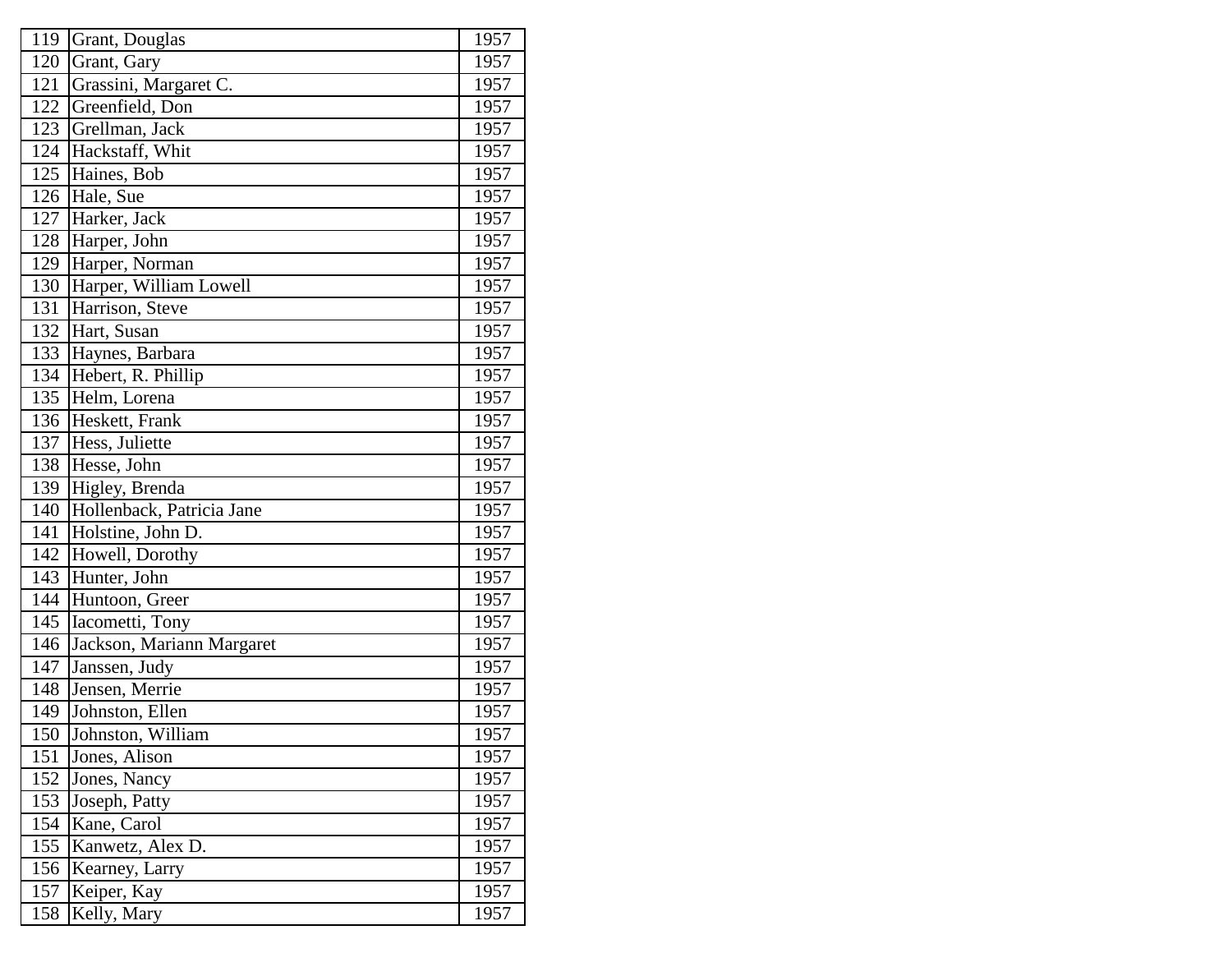| 159 | Kennedy, Marion Elizabeth | 1957 |
|-----|---------------------------|------|
| 160 | Kennington, Alyce         | 1957 |
| 161 | Kerr, Nona                | 1957 |
| 162 | Keyes, Joy                | 1957 |
| 163 | Kleppe, John              | 1957 |
| 164 | Knudson, Greta            | 1957 |
| 165 | Koenig, Petite            | 1957 |
| 166 | Koepp, Claudette          | 1957 |
| 167 | Kolbert, Robert           | 1957 |
| 168 | Lage, Irene               | 1957 |
| 169 | Laidlaw, Joanie           | 1957 |
| 170 | Larson, Allen             | 1957 |
| 171 | Lee, Joe                  | 1957 |
| 172 | Lenz, Bill                | 1957 |
| 173 | Lindeman, Mike            | 1957 |
| 174 | Loy, Linda Lee            | 1957 |
| 175 | Luelling, Deanna          | 1957 |
| 176 | Lyons, Eleanor            | 1957 |
| 177 | MacDonald, Chuck          | 1957 |
| 178 | Mack, Luther              | 1957 |
| 179 | Mackie, Melinda           | 1957 |
| 180 | Maedel, Rosemary          | 1957 |
| 181 | Manfredi, Richard         | 1957 |
| 182 | Manke, William August     | 1957 |
| 183 | Marsh, Peggy              | 1957 |
| 184 | Martin, Jim               | 1957 |
| 185 | Mattice, Lee              | 1957 |
| 186 | Maxwell, Jim              | 1957 |
| 187 | Mays, Bob                 | 1957 |
| 188 | McAfee, Constance         | 1957 |
| 189 | McAllister, Judy          | 1957 |
| 190 | McCloud, Linda            | 1957 |
| 191 | McGinnis, Pat             | 1957 |
| 192 | McNamara, Walter          | 1957 |
| 193 | Melz, Pete                | 1957 |
| 194 | Mickey, Wiley             | 1957 |
| 195 | Miles, Lynn               | 1957 |
| 196 | Monroe, Frank             | 1957 |
| 197 | Morgan, Diana             | 1957 |
| 198 | Morris, Billie Mae        | 1957 |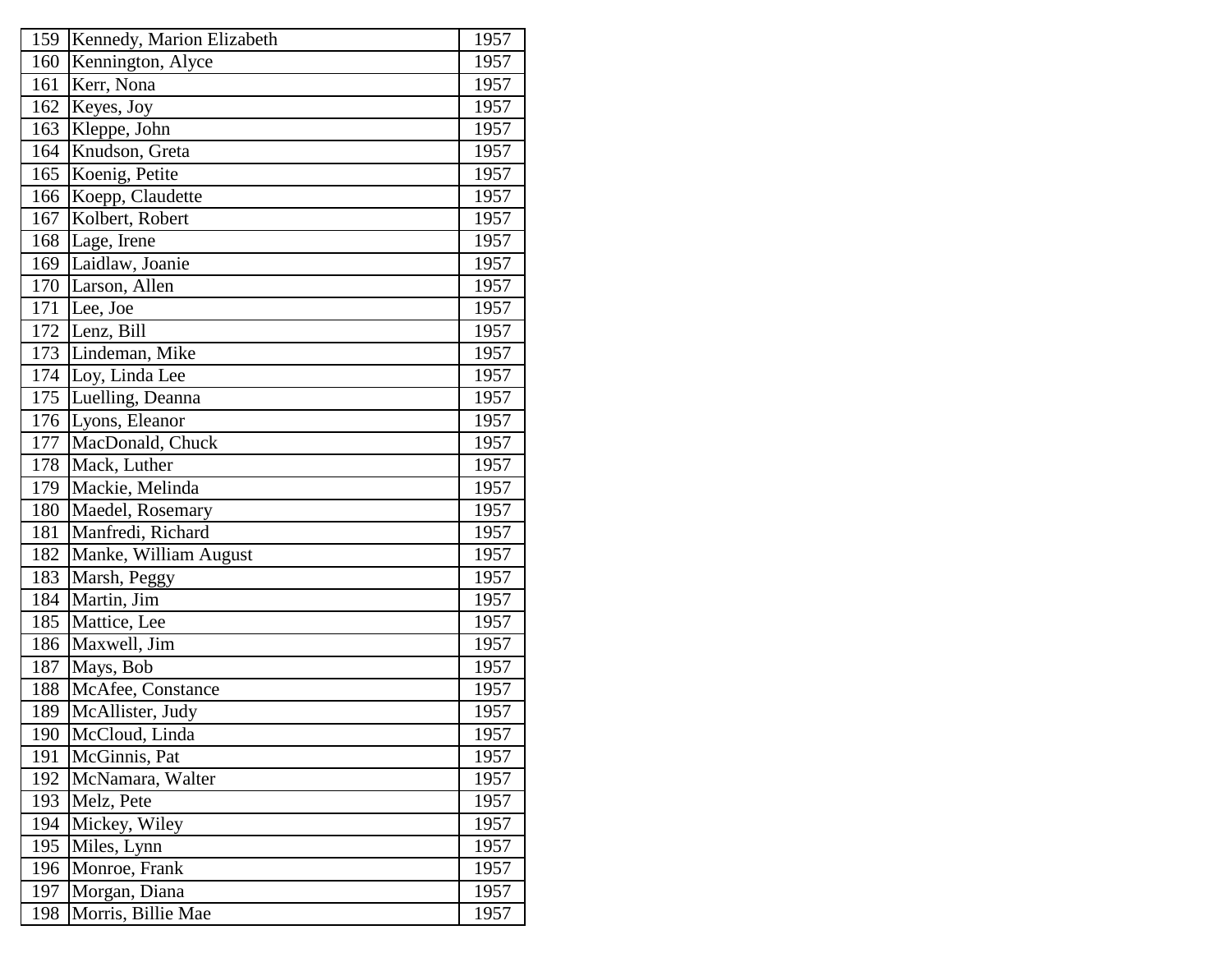| 199 | Morris, Richard     | 1957 |
|-----|---------------------|------|
| 200 | Mortimer, Leola     | 1957 |
| 201 | Moulton, Bruce      | 1957 |
| 202 | Murphy, Jim         | 1957 |
| 203 | Nance, Mary         | 1957 |
| 204 | Nechak, David C.    | 1957 |
| 205 | Nelson, Deanna      | 1957 |
| 206 | Nelson, Donna       | 1957 |
| 207 | Nelson, Judith Ann  | 1957 |
| 208 | Nevin, Jane         | 1957 |
| 209 | Newman, Charles     | 1957 |
| 210 | Newman, Charles N.  | 1957 |
| 211 | Nielsen, Sigrid     | 1957 |
| 212 | Nilsson, Nilsine    | 1957 |
| 213 | O'Briant, Ray       | 1957 |
| 214 | Oliphant, Bob       | 1957 |
| 215 | Oliva, Alice        | 1957 |
| 216 | Olson, Sonja        | 1957 |
| 217 | Orrick, Eddie       | 1957 |
| 218 | Paddock, Jim        | 1957 |
| 219 | Pajinam, Ida        | 1957 |
| 220 | Palmwer, Pete       | 1957 |
| 221 | Pardini, Janice     | 1957 |
| 222 | Parker, Charles     | 1957 |
| 223 | Parker, Marie       | 1957 |
| 224 | Patterson, Marjie   | 1957 |
| 225 | Pefley, Donna Jean  | 1957 |
| 226 | Penncok, Marilyn    | 1957 |
| 227 | Persons, Robert     | 1957 |
| 228 | Petersen, Susan     | 1957 |
| 229 | Peterson, Marie     | 1957 |
| 230 | Pettengill, Frank   | 1957 |
| 231 | Pimentel. Toni      | 1957 |
| 232 | Plumm, Patricia     | 1957 |
| 233 | Pollman, Nancy      | 1957 |
| 234 | Potts, Darla        | 1957 |
| 235 | Powell, Fred        | 1957 |
| 236 | Puccinelli, Dorothy | 1957 |
| 237 | Quinell, Mike       | 1957 |
| 238 | Radtke, Dean        | 1957 |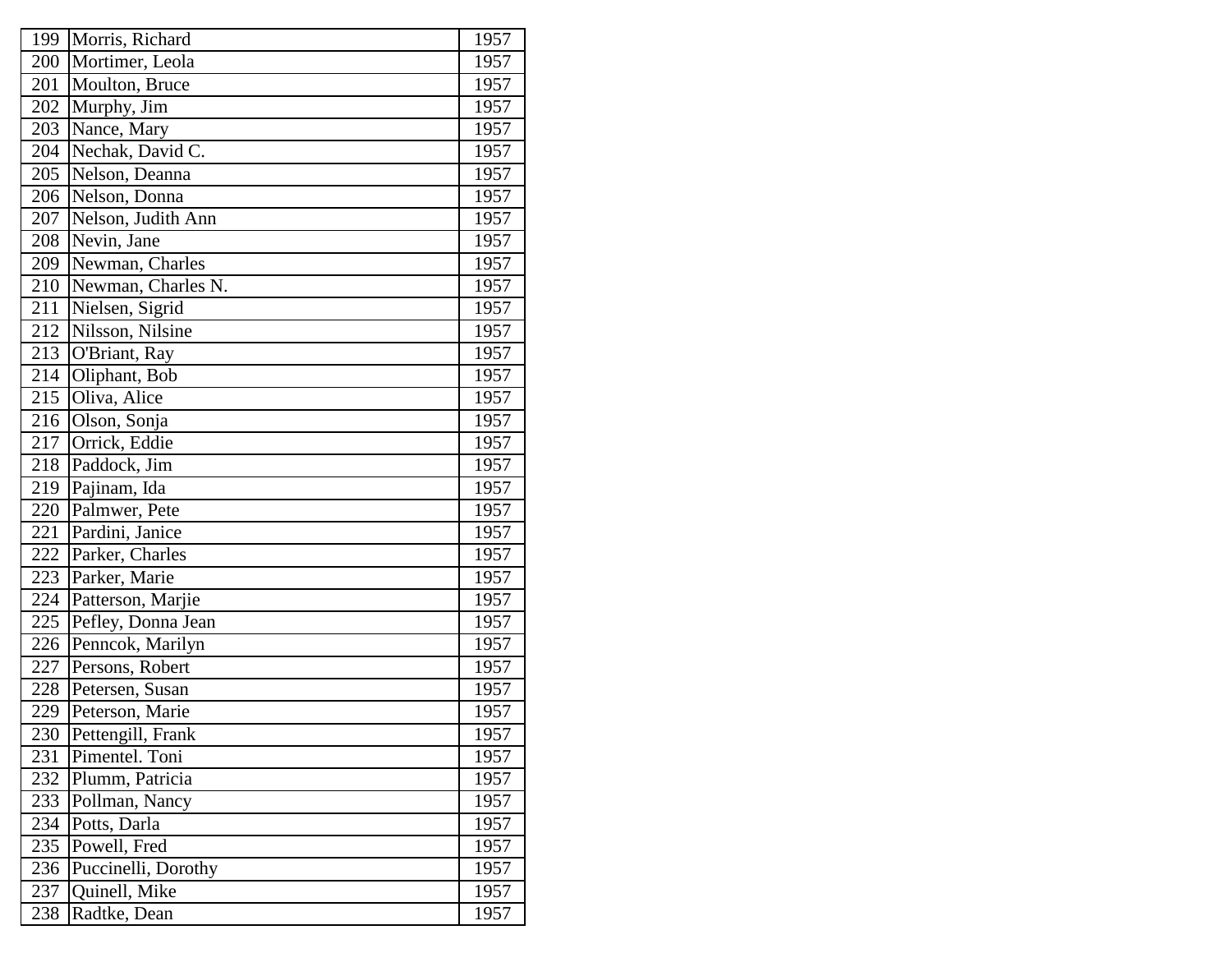| 239 | Ralph, Marhorie        | 1957              |
|-----|------------------------|-------------------|
| 240 | Randall, Ronald        | 1957              |
| 241 | Rauch, Sue             | 1957              |
| 242 | Reynolds, Roy          | 1957              |
| 243 | Richter, Don           | 1957              |
| 244 | Rigg, Sharon           | 1957              |
| 245 | Riordan, Dale          | 1957              |
| 246 | Riviera, Noreen        | 1957              |
| 247 | Robbins, Richard       | 1957              |
| 248 | Roberts, Everett       | 1957              |
| 249 | Robertson, Julia       | 1957              |
| 250 | Robinson, Arlan        | 1957              |
| 251 | Robinson, Phyllis C.   | 1957              |
| 252 | Ross, Lynne            | 1957              |
| 253 | Ruedy, Howard "Buzz"   | 1957              |
| 254 | Rupley, Charlese       | 1957              |
| 255 | Rupley, Ted            | 1957              |
| 256 | Rusche, Bob            | 1957              |
| 257 | Ryan, Katharine        | 1957              |
| 258 | Saden, Gay             | 1957              |
| 259 | Salcedo, Ruben         | 1957              |
| 260 | Salter, Douglas        | 1957              |
| 261 | Saunders, Judy         | 1957              |
| 262 | Savitt, Ronald         | 1957              |
| 263 | Sawdon, Jim            | 1957              |
| 264 | Schmidt, Mary          | 1957              |
| 265 | Schopper, Tom          | 1957              |
| 266 | Schweiss, Frank        | 1957              |
| 267 | Scruggs, Fred          | 1957              |
| 268 | Shair, Fred            | 1957              |
| 269 | Shane, Stan            | 1957              |
| 270 | Sheffield, Wayne "Tex" | 1957              |
| 271 | Sheldon, Charlotte     | 1957              |
| 272 | Shults, Virginia       | 1957              |
| 273 | Siig, Anna             | 1957              |
| 274 | Simpson, Maureen       | 1957              |
| 275 | Smith, Bruce           | $\overline{1}957$ |
| 276 | Smith, Carolyn         | 1957              |
| 277 | Smith, Henry           | 1957              |
| 278 | Smith, Pat             | 1957              |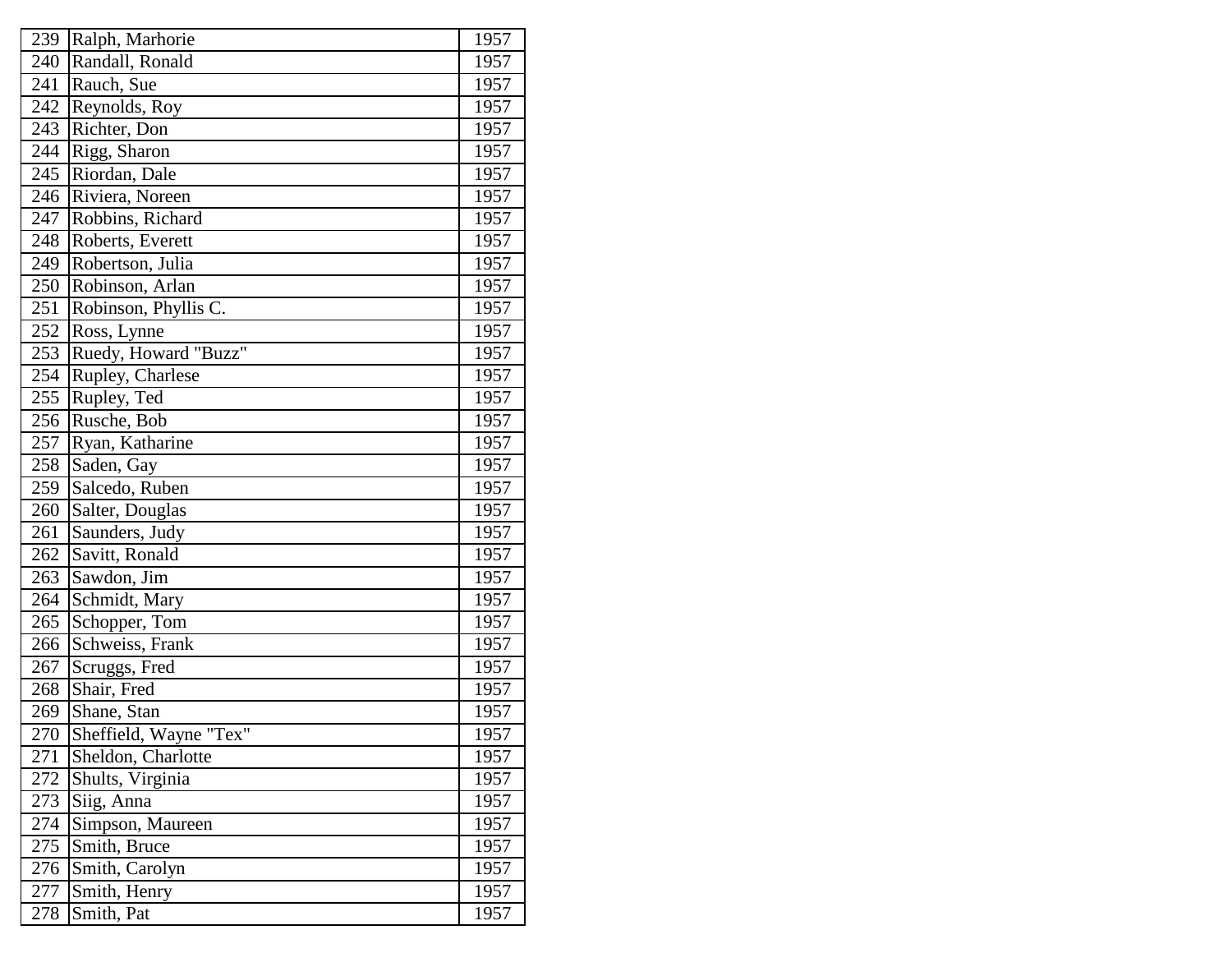| 279              | Smith, Stanley          | 1957 |
|------------------|-------------------------|------|
| 280              | Smith, William          | 1957 |
| 281              | Snyder, Don             | 1957 |
| 282              | Southwick, Edward Glen  | 1957 |
| 283              | Spina, Jacqueline       | 1957 |
| 284              | Sprague, Irene Douglass | 1957 |
| 285              | Sprague, Lynn           | 1957 |
| 286              | Staples, Beverly June   | 1957 |
| 287              | Steagall, Sandra        | 1957 |
| 288              | Steneri, Gail           | 1957 |
| 289              | Stephenson, Bruce J.    | 1957 |
| 290              | Stone, Louise           | 1957 |
| 291              | Stone, Tom              | 1957 |
| 292              | Stout, Rex              | 1957 |
| 293              | Stratton, Laurian Jill  | 1957 |
| 294              | Stringham, Randall      | 1957 |
| 295              | Tachoires, Gary Maurice | 1957 |
| 296              | Taylor, Bill            | 1957 |
| 297              | Thatcher, Phil          | 1957 |
| 298              | Thompson, Michael       | 1957 |
| 299              | Thompson, Tony          | 1957 |
| 300              | Thorburn, Ann           | 1957 |
| 301              | Thoyre, Nancy           | 1957 |
| 302              | Tomsic, Sandra          | 1957 |
| 303              | Tout, Eva               | 1957 |
| 304              | Tracy, Edna             | 1957 |
| 305              | Trigueiro, Larry        | 1957 |
| 306              | Tuminaro, Cathy         | 1957 |
| 307              | Umscheid, Alberta Kean  | 1957 |
| 308              | Uptain, Mary            | 1957 |
| 309              | VerNon, Donna           | 1957 |
| 310              | Vietti, Shirley Agnes   | 1957 |
| 311              | Viloria, Leo            | 1957 |
| 312              | Vogt, Nancy             | 1957 |
| 313              | Wall, John              | 1957 |
| 314              | Walther, Jack           | 1957 |
| $\overline{3}15$ | Wardel,, Sandra         | 1957 |
| 316              | Warren, Roger           | 1957 |
| 317              | Watson, Melvin          | 1957 |
| 318              | Webb, Burly Jean        | 1957 |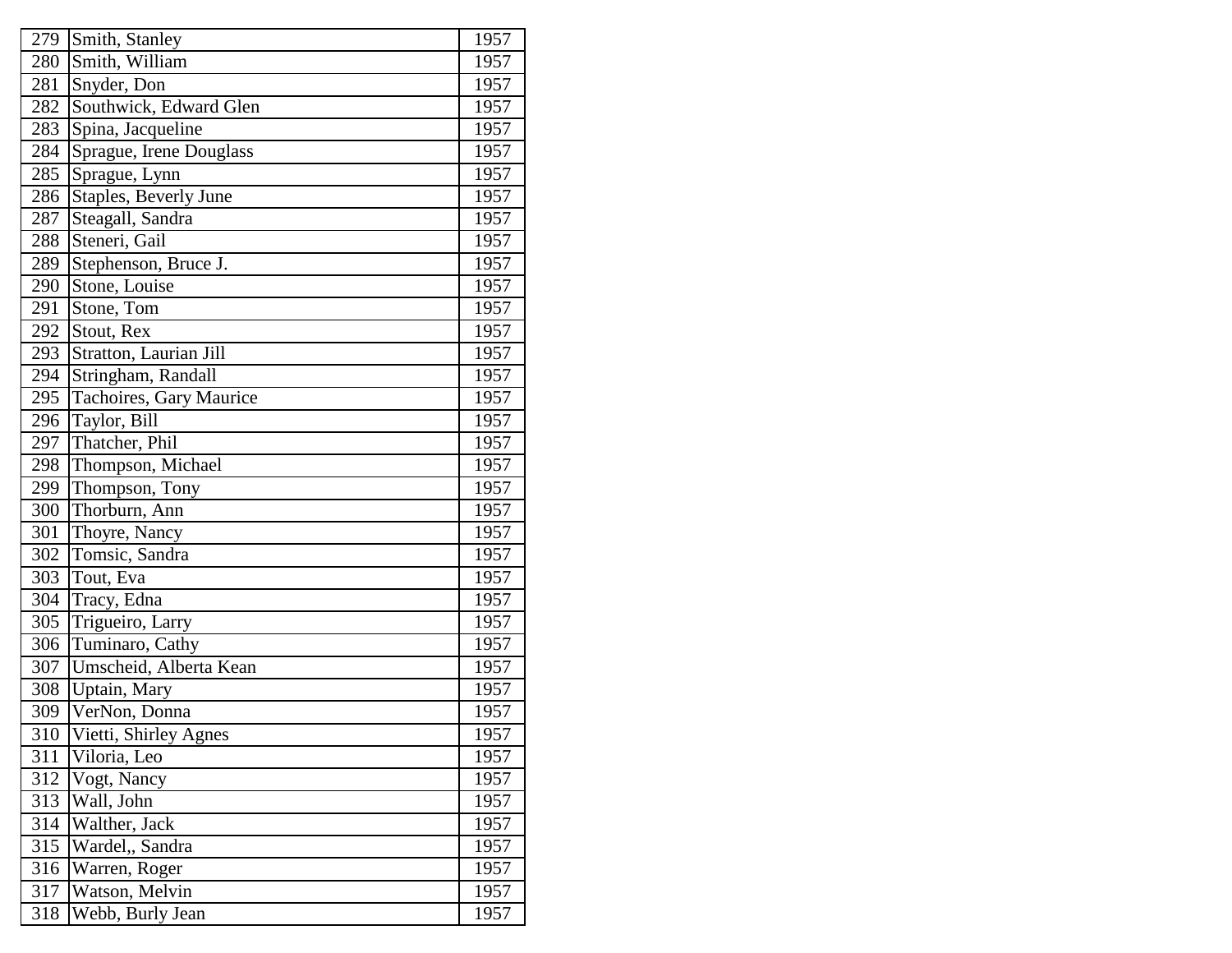| 319 | Webb, Janet Lee     | 1957 |
|-----|---------------------|------|
| 320 | White, Carole       | 1957 |
| 321 | White, Susan        | 1957 |
|     | 322 Wilcox, Sharron | 1957 |
| 323 | Williams, John      | 1957 |
| 324 | Williams, Richard   | 1957 |
| 325 | Wilson, Steve       | 1957 |
| 326 | Wolcott, Bob        | 1957 |
| 327 | Woodford, Taunya    | 1957 |
| 328 | Wright, Sandy       | 1957 |
| 329 | Zamboni, Jeanne     | 1957 |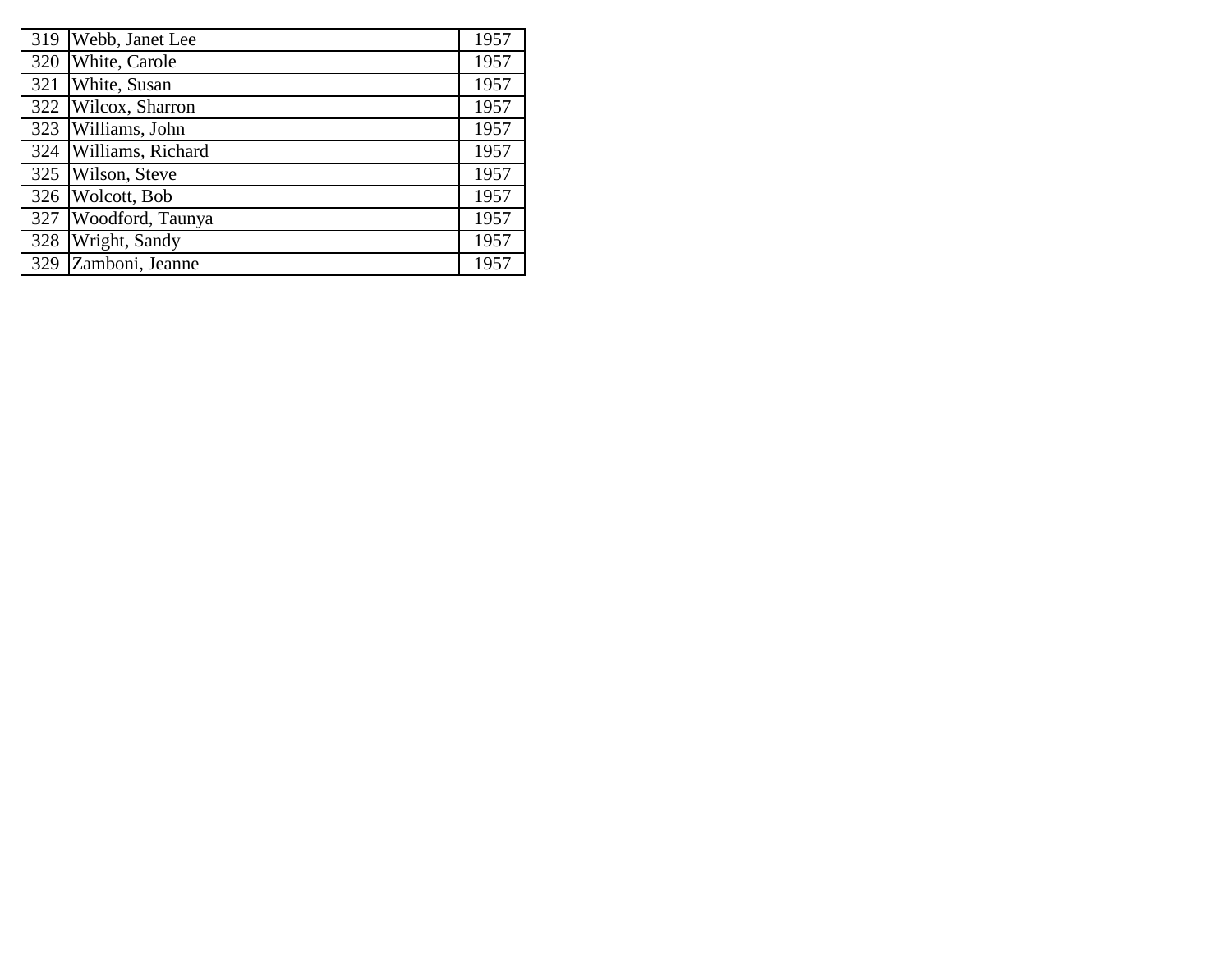## TAUGHT

| Physical Education/G.A.A.                        |
|--------------------------------------------------|
| Social/Studies/Huskiettes                        |
| Athletics-Baseball                               |
| <b>Athletics-Ramblers Basketball</b>             |
| <b>Nurse</b>                                     |
|                                                  |
| Physical Education/Athlectic                     |
| Math/T.N.T.                                      |
| <b>Business</b>                                  |
| Industrial Arts/Athletics-Ski Team               |
|                                                  |
| Orientation/Counseling                           |
| Math/Publications                                |
| English/Publications                             |
| Library                                          |
| Athletics                                        |
|                                                  |
| Math                                             |
| <b>Business</b>                                  |
| Principal                                        |
| Social Studeis/Athletics-Ramblers Football-Track |
| Vice Principal                                   |
|                                                  |
|                                                  |
| <b>Business</b>                                  |
| Homemaking/F.H.A.                                |
|                                                  |
| English                                          |
| English/Filibusters                              |
|                                                  |
| <b>Business</b>                                  |
|                                                  |
|                                                  |
|                                                  |
| English                                          |
|                                                  |
| Science/Physics                                  |
| <b>Athletics-Ramblers Football</b>               |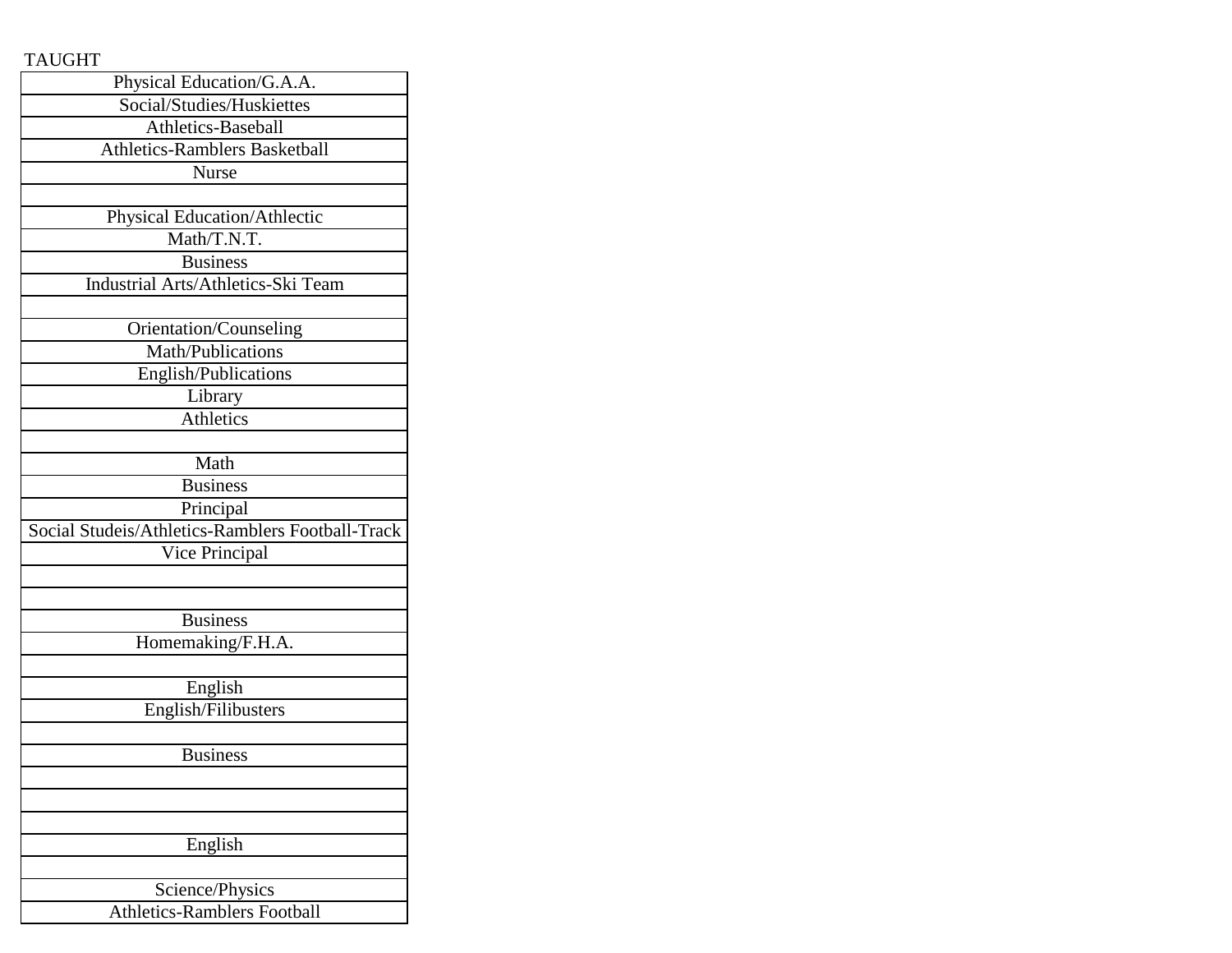| Language                                  |
|-------------------------------------------|
|                                           |
|                                           |
|                                           |
| Maintenance                               |
| Social Studies/Athletics-Basketball-Track |
| Vice Principal                            |
| <b>Social Studies</b>                     |
| Language                                  |
|                                           |
| <b>Social Studies</b>                     |
| Science/Chemistry                         |
|                                           |
|                                           |
|                                           |
| Business/Typing                           |
| Music/Three Arts                          |
| <b>Athletics</b>                          |
|                                           |
| Math/Athletics-JV Football                |
| <b>Athletics-JV Basketball</b>            |
|                                           |
| Science/Scalpel & Forceps                 |
|                                           |
| English/Three Arts                        |
| Superintendent                            |
|                                           |
| Language/International Club               |